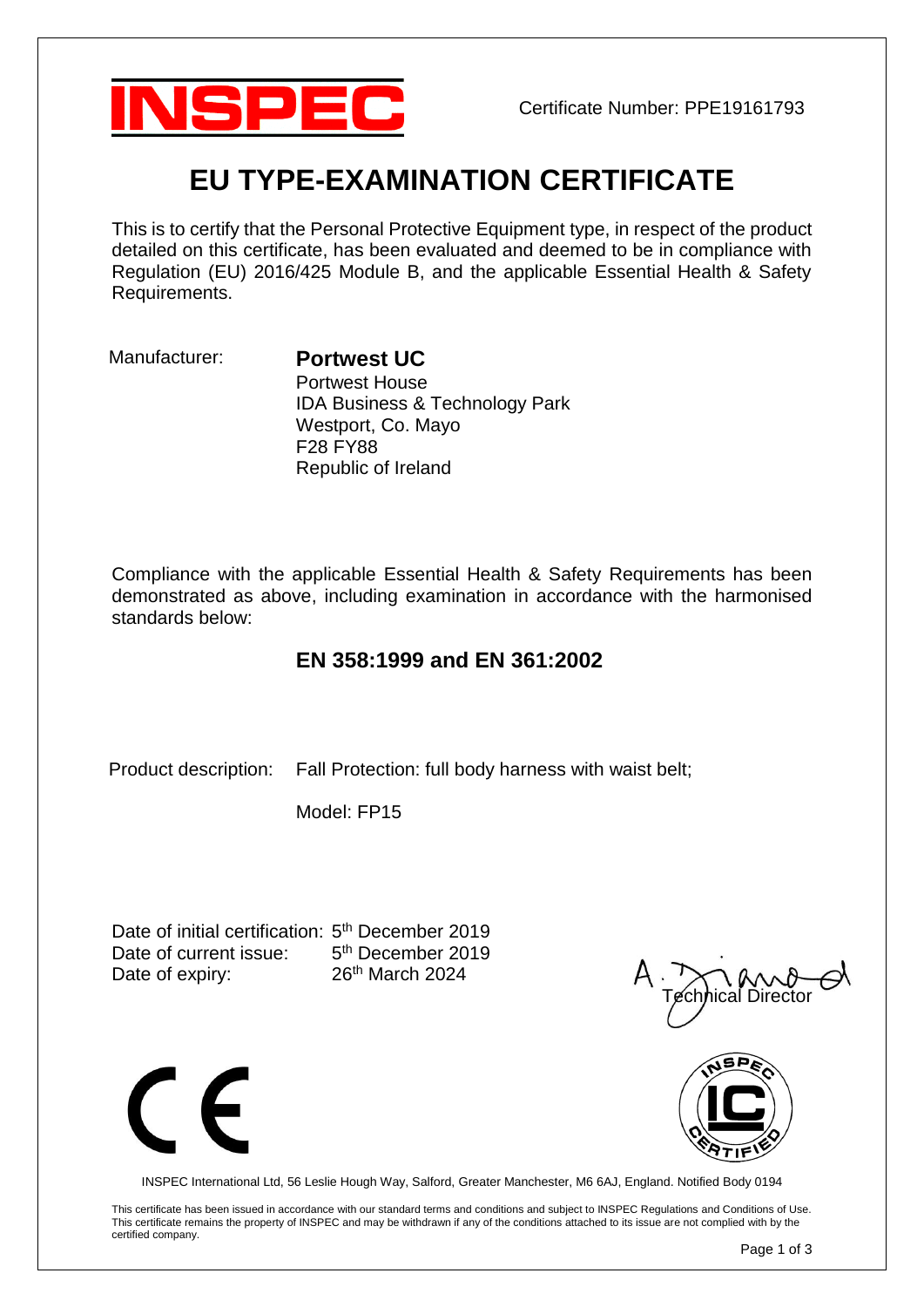

Certificate Number: PPE19161793

| <b>Product details</b> |
|------------------------|
|------------------------|

**Model identification:** FP15

**Technical file reference:** TF18161027, TF19161791G & TF19161793

Category: III

Category III product must also have a certificate demonstrating conformity with Module C2 or D of Council Regulation (EU) 2016/425.

**Attachment points:** 1 x dorsal D-ring EN361:2002 2 x lateral attachments at waist belt EN358:1999

INSPEC International Ltd, 56 Leslie Hough Way, Salford, Greater Manchester, M6 6AJ, England. Notified Body 0194

This certificate has been issued in accordance with our standard terms and conditions and subject to INSPEC Regulations and Conditions of Use. This certificate remains the property of INSPEC and may be withdrawn if any of the conditions attached to its issue are not complied with by the certified company.